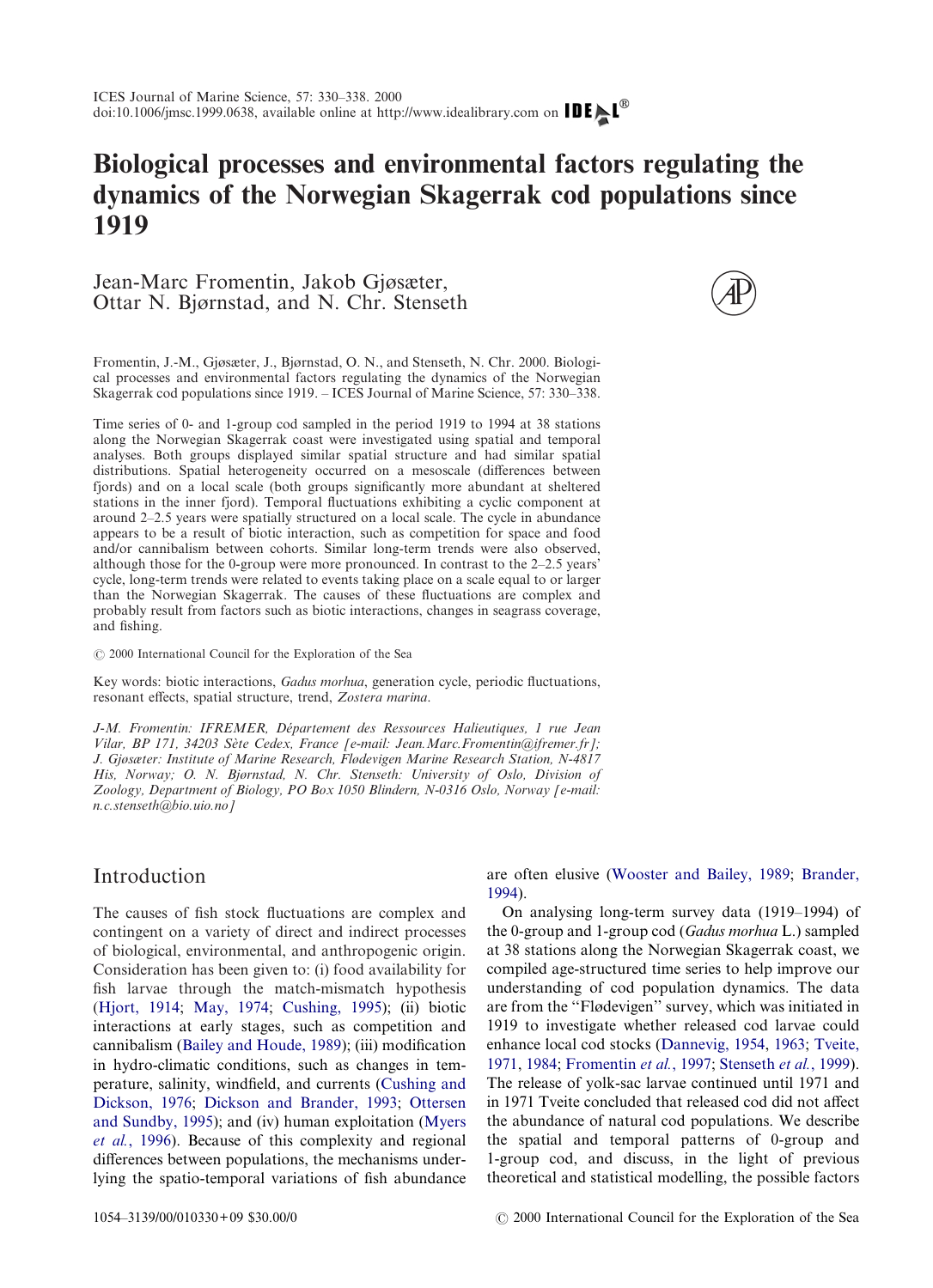influencing the population dynamics of the Norwegian Skagerrak cod stock.

## The Norwegian Skagerrak cod

Cod along the Norwegian Skagerrak coast usually spawn in early March, with metamorphosis of the larvae following in May–June. The juveniles settle as 0-group and feed on the bottom when they are about 3–5 cm. Zero-group cod and a large proportion of the 1-group are generally found in shallow waters and closer to the shore than older individuals [\(Gjøsæter and Danielssen,](#page-7-11) [1990\)](#page-7-11). They concentrate in habitats with a rich bottom flora (*Zostera marina* and various brown macroalgae) and generally feed on the associated fauna [\(Fjøsne and](#page-7-12) [Gjøsæter, 1996\)](#page-7-12). Age and growth have been studied by [Dannevig \(1933,](#page-7-13) [1954\)](#page-7-7), and, more recently, by [Gjøsæter](#page-7-14) [\(1990\).](#page-7-14) Norwegian Skagerrak cod grow faster than northern and western cod, but more slowly than North Sea cod [\(Daan, 1974\)](#page-7-15). The maximum age recorded is 12 years, but less than 2% of those reaching an age of 1 year survive to more than 5 years [\(Stenseth](#page-7-10) *et al.*, 1999).

Maturation occurs at an early age compared to other North Atlantic cod populations [\(Fromentin](#page-7-9) *et al.*, 1997). Two-year-old and 3-year-old cod (fish 2 and 3 years old in March of a given year) constitute more than 75% of the spawning-stock biomass [\(Stenseth](#page-7-10) *et al.*, 1999). Spawning by 1-year-olds is negligible (about 5% of stock), whereas 4-year-olds account for around 15%. Individuals >4 years contribute little to the spawning stock because of a natural high mortality in these coastal cod populations. As a result of the rapid turnover in the age structure and changes in habitat (adults are found in deeper waters than juveniles and are thus partly allopatric), biotic interactions are likely to occur mainly between individuals of the 0- and 1-groups.

Coastal cod exhibit vertical migration in relation to temperature. They usually remain in shallow waters during autumn and spring, and go into deeper water during summer and winter [\(Danielssen, 1969;](#page-7-16) [Danielssen and Gjøsæter, 1994\)](#page-7-17). Tagging experiments indicate that the Norwegian Skagerrak cod population is relatively isolated, with limited migration, even between fjords, and limited interchange with individuals from the open sea Skagerrak population [\(Danielssen,](#page-7-16) [1969\)](#page-7-16). Recapture rates have been up to 15% for fish released as 0-group and up to 50% for older fish.

## Data

The Flødevigen survey was initiated in 1919, and during the period September to October more than 250 stations between Kristiansand and the Norwegian-Swedish border have been sampled regularly with beach seines operated in the same way throughout the survey period [\(Fig. 1\)](#page-2-0). About 100 stations are still sampled today

[\(Johannessen and Sollie, 1994\)](#page-7-18). The gear used is 40-m long and 3.7-m deep, with a 20–30-m long rope at each end (stretched mesh size 1.5 cm). Each haul covers an area up to  $700 \text{ m}^2$ . The greatest depth sampled varies between sites and ranges from 3 to 15 m.

Our analyses are based on data on 0- and 1-group cod sampled at 38 stations from 1919 to 1994 (one observation per year). These stations were selected because their time series were (almost) complete over the entire period, except for the years 1940–1944 when sampling of only two stations near Flødevigen continued. Ten different regions were distinguished [\(Fig.](#page-2-0) [1\)](#page-2-0), each represented by 2–8 stations. The maximum distance between any two stations is 210 km.

Data were ln-transformed to stabilize the variance [\(Sen and Srivastava, 1990\)](#page-7-19). In the event of zero catches, unity (i.e. the lowest possible catch) was added to all values before transformation. Apart from the interruption during the Second World War, the few missing values in the 38 series were interpolated using the ZET method [\(Zagoruiko and Yolkina, 1982;](#page-8-3) [Fromentin](#page-7-9) *et al.*[, 1997\)](#page-7-9). Tests to fill the five war years failed to give reliable results, so these years were excluded. Both 0 and 1-group cod were hence represented by a matrix of 38 series of log-abundance across 71 years. All analyses were carried out for 0- and 1-group fish separately.

#### Numerical analyses

Analyses of the temporal fluctuations aimed to identify periodic and long-term fluctuations, whereas analyses of the spatial heterogeneity attempted to highlight the spatial scales of variability.

To identify the mean temporal pattern, we computed the average abundance across all 38 stations for each year. For a graphic visualization of the long-term trends a third-order polynomial being ln-transformed was fitted to the series. Using the Pearson correlation coefficient, cross-correlation was applied to investigate the relationship between temporal fluctuations of the 0- and 1-group without time-lag (lag0) and with a lag of 1 year (lag1; 0-group at time t and 1-group at time  $t+1$ ). To distinguish correlation resulting from similar long-term trends from those due to synchronous year-to-year fluctuations, the differenced series (i.e., series of the first-order difference computed from the original series) were also cross-correlated.

To extract patterns of periodicity, we also analysed the mean temporal pattern in the frequency domain. Spectral analysis requires temporal contiguity and was thus applied only to data for the period 1945–1994. First we applied spectral analyses on ln-transformed data to compare the proportion of variance due to high and low frequency. Since the data were non-stationary (cf. longterm trends), the results should be interpreted with care. We also applied spectral analysis on the series, which, as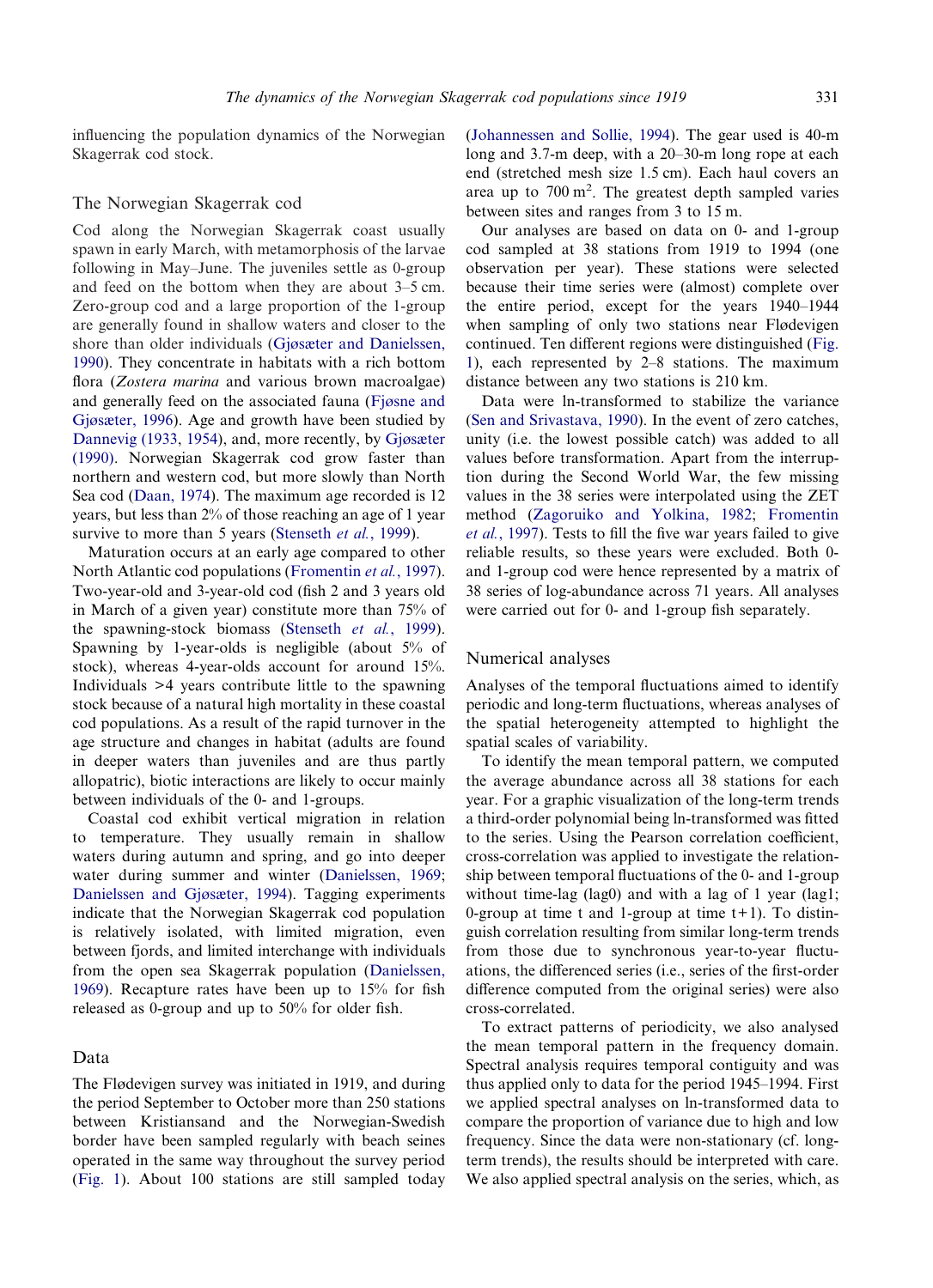<span id="page-2-0"></span>

Figure 1. Location of the fjord areas along the Norwegian Skagerrak coast (number of stations in parentheses).

suggested by [Chatfield \(1989\),](#page-7-20) were made stationary by computing the first-order difference. All spectral analyses were performed using a Parzen smoothing window with a width of 5, as recommended for short time series [\(Priestley, 1981\)](#page-7-21).

The [Mantel \(1967\)](#page-7-22) test was carried out to investigate consistency of spatial structure in the 0- and 1-group data. In our application, the null hypothesis  $H_0$  was that similarities among the 38 time series for each cohort were independent of the geographical location of the stations (i.e. there is no geographical gradient). This test is analogous to the linear correlation between two vectors of distances [\(Smouse](#page-7-23) *et al.*, 1986). The Mantel test indicates whether temporal variability is significantly spatially structured, but does not provide an indication of the exact spatial scaling. The scaling was investigated by calculating the Mantel correlogram [\(Sokal, 1986;](#page-7-24) [Legendre and Fortin, 1989;](#page-7-25) [Fromentin](#page-7-26) *et al.*[, 1998\)](#page-7-26), which describes how correlation between stations varies with distance in kilometers. The value of the Mantel correlation for a given class of distance is positive when similarity within that class is higher than average (i.e. for all classes of distance) and negative when the similarity is lower. Because the correlation

between stations decreases with distance, the distance at which the Mantel correlation becomes negative provides an estimate of the spatial scale.

To test for consistent differences in the abundance of 0-group cod between sheltered stations inside fjords and exposed stations at the entrance, [Fromentin](#page-7-9) *et al.* (1997) carried out Mann-Whitney tests for the five relevant areas (Topdalfjord, Høvåg, Flødevigen, Sandnesfjord and Søndelefjord) [\(Fig. 1\)](#page-2-0). These computations were repeated for 1-group cod.

## Results

Mean temporal patterns in 0- and 1-group abundance displayed large year-to-year variations [\(Fig. 2a, b\)](#page-3-0), high abundance in a given year generally being followed by low abundance in the year after. Variability was greater for the 0-group fish than for the 1-group. The long-term fluctuations, as quantified by the third-order polynomial showed a marked decline from 1919 to 1939 for both groups. The increase after 1945 up to the 1970s was more conspicuous for the 0-group than the 1-group, but in both cases was followed by a second decline until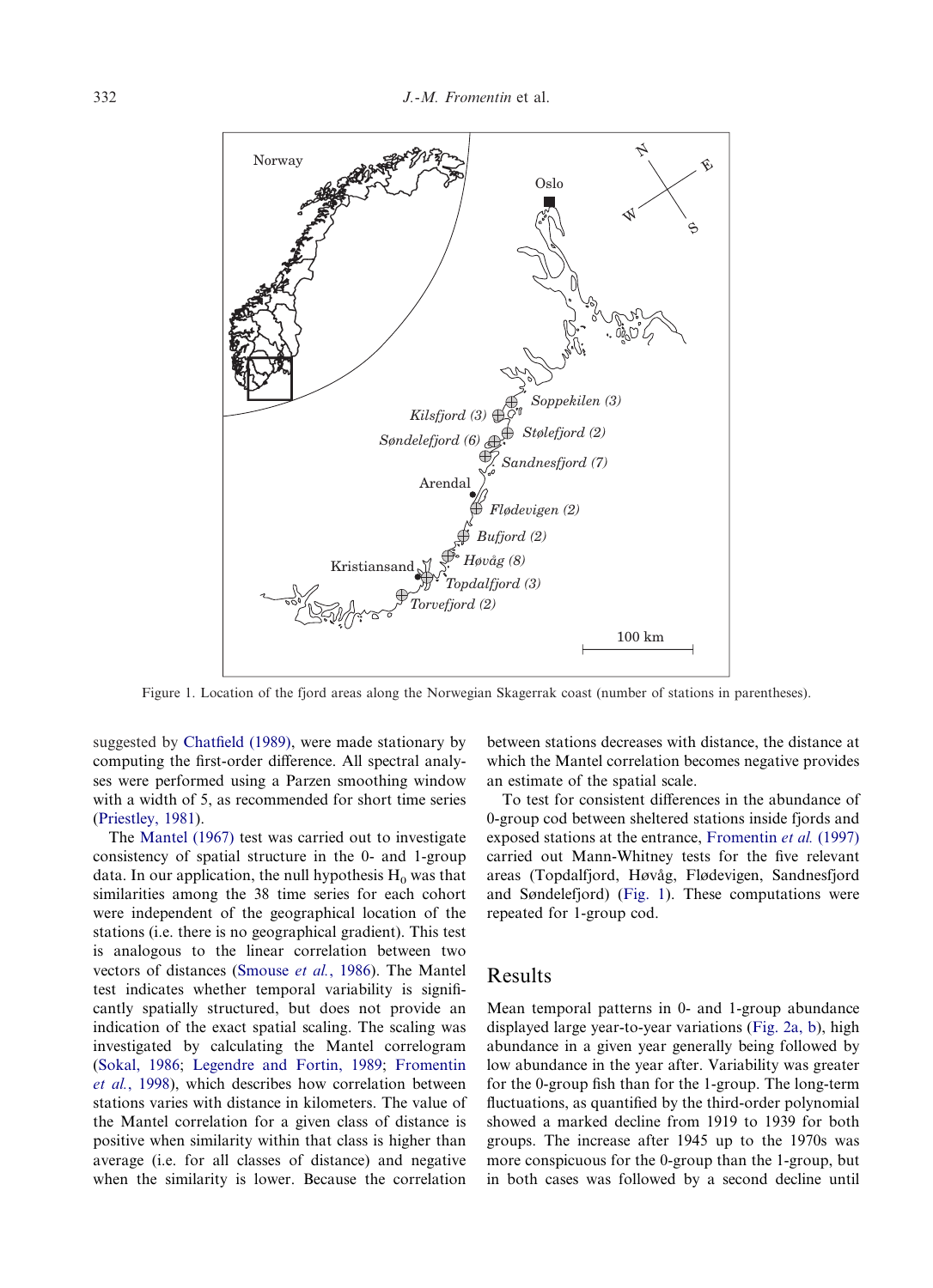<span id="page-3-0"></span>

Figure 2. Left panels: 0-group; right panels: 1-group. (a, b), series of ln-abundance (smooth lines represent the fitted third-order polynomial). Spectral densities on the series of ln-abundance (c, d) and on differenced series (e, f).

<span id="page-3-1"></span>Table 1. Cross-correlation (Pearson coefficients) between 0- and 1-group cod, without time-lag (lag0) and with a lag of 1 year (lag1) on the series of ln-abundance and the differenced series.

| <b>Series</b> | Lag0     | Lagl      |
|---------------|----------|-----------|
| Ln-abundance  | $0.32**$ | $0.75***$ |
| Differenced   | 0.1n.s.  | $0.67***$ |

\*\*\*p<0.001, \*\*p<0.01; n.s.: non-significant.

1994. Correlation analyses between the mean temporal patterns in abundance for the two age groups [\(Table 1\)](#page-3-1) showed a significant relationship at lag0. However, the correlation for differenced series was not significant, indicating that 0-and 1-group fish exhibited similar trends but non-synchronous year-to-year fluctuations. At lag1, correlations were much higher than at lag0 and significant for the abundance series and the differenced series [\(Table 1\)](#page-3-1). This reflects the cohort relationship between 0- and 1-group in successive years.

In both cases, spectral analysis of ln-abundance (1945–1994) showed clear bimodal spectra [\(Fig. 2c, d\)](#page-3-0). Low frequencies (at 0.02) were significant around 50 years, but the peak was more pronounced for 0-group fish (permutation tests: 0-group  $p=0.01$ ; 1-group  $p=0.06$ ). The period corresponds approximately to the length of the series and therefore might be an artefact. However, the low frequency peak largely reflects the trends described above, and the exact value of the period is not so crucial. The high-frequency peak (at  $0.4-0.5$ ) for both groups lies around 2–2.5 years, but was more pronounced for the 1-group (permutation tests: 0-group  $p=0.09$ ; 1-group  $p=0.04$ ). The 2–2.5 years' cycle became very clear when the analyses were performed on differenced series [\(Fig. 2e, f\)](#page-3-0). The high-frequency oscillations reflect the high year-to-year fluctuations and the observation that strong year classes are generally followed by a poor one. Although the spectral characteristics of 0 and 1-group fish are similar, some differences can be seen. Firstly, low frequencies constituted the major source of periodic fluctuations for the 0-group, whereas low and high frequencies appeared equally important for 1-group fish. Secondly, the power spectrum of the 0-group was 10 times higher than that of the 1-group, reflecting the higher amplitude of the variations and the higher average in the former [\(Fig. 2a, b\)](#page-3-0).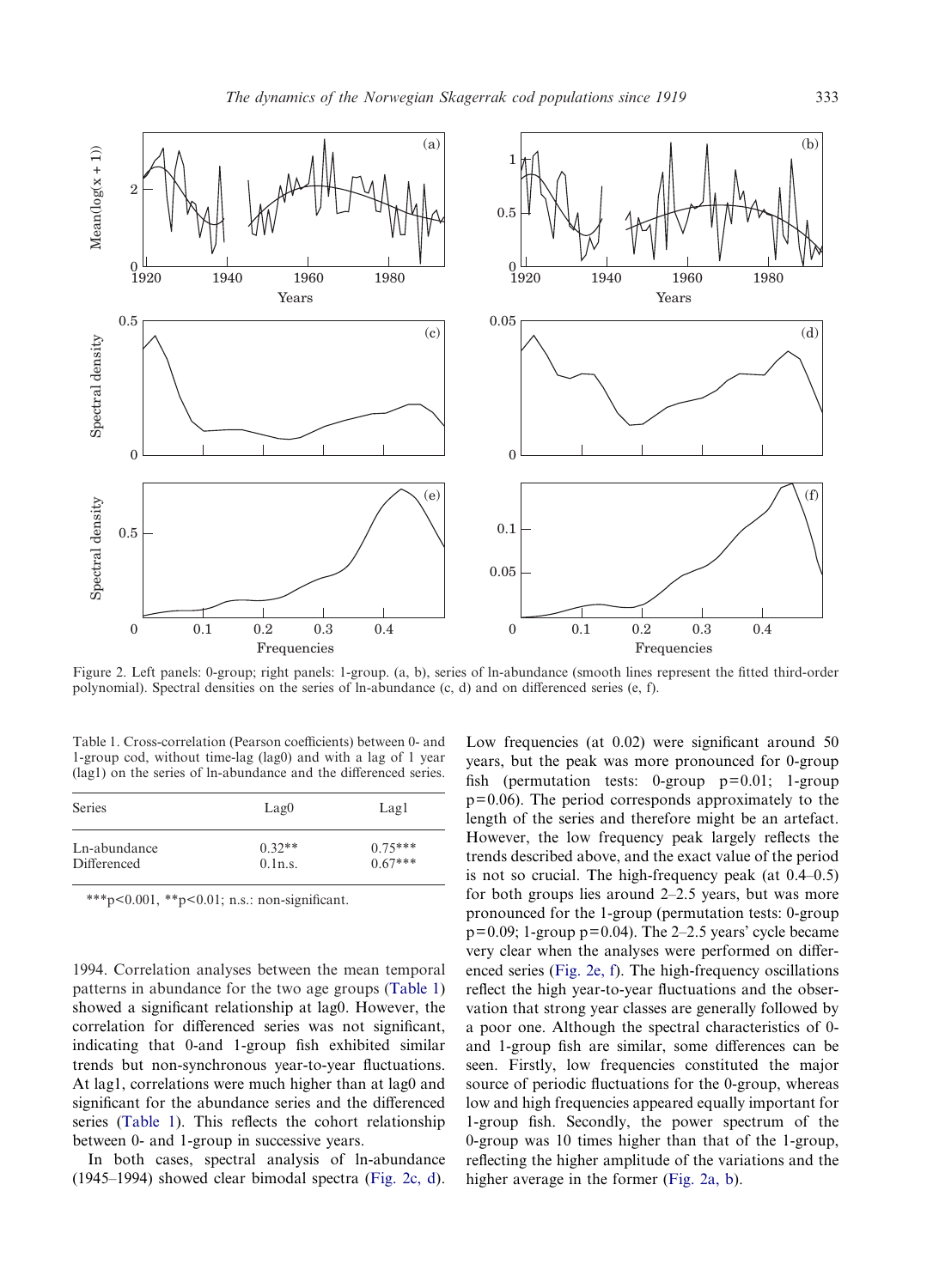<span id="page-4-0"></span>

Figure 3. Mean spatial patterns of 0-group (a) and 1-group (b) over the whole period (horizontal dash-dot line is the mean over the stations; vertical dashed lines demarcate the 10 fjords).

The average abundance over 71 years of survey data indicated relatively large differences from one location to the next for both groups [\(Fig. 3a, b\)](#page-4-0). Fjords such as Topdalfjord (2), Bufjord (4), and Flødevigen (5) are characterized by high abundance, whereas  $H\omega\alpha$ <sup>g</sup> (3) has a consistently low abundance. The spatial distributions of the two groups were highly significantly correlated ( $r = 0.73$ ,  $p < 0.001$ ).

The Mantel tests showed highly significant results [\(Table 2\)](#page-4-1), indicating that the temporal fluctuations of both groups were consistently structured in space. The Mantel correlograms indicated high similarity across the smallest scales (0–20 km, [Fig. 4a, b\)](#page-5-0). Because of the long-term trends in the data, the Mantel tests and correlograms were also computed for the differenced series. The coefficients computed were equal to or higher than those for the abundance data [\(Table 2\)](#page-4-1), indicating that the spatial dependence was similar or higher only when short-term fluctuations were taken into account. The correlograms also displayed a similar spatial structure at the smallest scales [\(Fig. 4c, d\)](#page-5-0). Finally, similar

<span id="page-4-1"></span>Table 2. Mantel correlation coefficients on the series of ln-abundance, the differenced series and the trends for 0- and 1-group cod. Significance (see [Table 1](#page-3-1)) was evaluated by a permutation test  $(10\,000 \times \text{in each case}).$ 

| <b>Series</b> | $0$ -group | $1$ -group |
|---------------|------------|------------|
| Ln-abundance  | $0.25***$  | $0.21***$  |
| Differenced   | $0.29***$  | $0.20***$  |
| Trends        | 0.01n.s.   | 0.03n.s.   |

\*\*\*p<0.001, \*\*p<0.01; n.s.: non-significant.

calculations were made for the trends, as estimated by the third polynomial function. The trends alone did not reveal any spatial structure. The correlation coefficients were close to zero [\(Table 2\)](#page-4-1) and the correlograms were flat [\(Fig. 4e, f\)](#page-5-0). These results indicate that the local spatial structuring in the series of 0- and 1-group cod is due to short-term and not to long-term fluctuations.

Comparison of the abundance of 1-group fish in sheltered versus exposed stations in five fjords showed that these cod were significantly more abundant at the sheltered stations in three fjords. In the other two fjords, average abundance was also higher at the sheltered stations, but the differences were not significant.

## Discussion

The temporal dynamics of 0-group and 1-group cod appear to be dominated by three main features: (1) spatially structured temporal fluctuations, (2) significant periodic fluctuations around 2–2.5 years, and (3) region-wide similarity in long-term trends.

#### Spatial structure

Despite variability in abundance between the different locations, 0- and 1-group fish exhibit a similar spatial pattern and display high or low abundance at the same sites. As well as variability between fjords, there is also variability on the scale of the fjord. [Fromentin](#page-7-9) *et al.* [\(1997\)](#page-7-9) showed that 0-group fish were significantly more abundant at sheltered stations in inner fjords than at exposed stations at the entrance. We have shown that this is also true for the 1-group, although the difference was less pronounced. Thus, the two age groups appear to have similar habitat preferences and may be considered sympatric. Because abundance was significantly higher and periodicity more apparent in sheltered stations of the fjords, [Fromentin](#page-7-9) *et al.* (1997) hypothesized that these locations could constitute the optimum habitat for the 0-group cod. Our results show that this hypothesis could be extended to the 1-group cod, and thus to the two juvenile classes. This finding is not specific to the Norwegian Skagerrak cod; [Godø](#page-7-27) *et al.*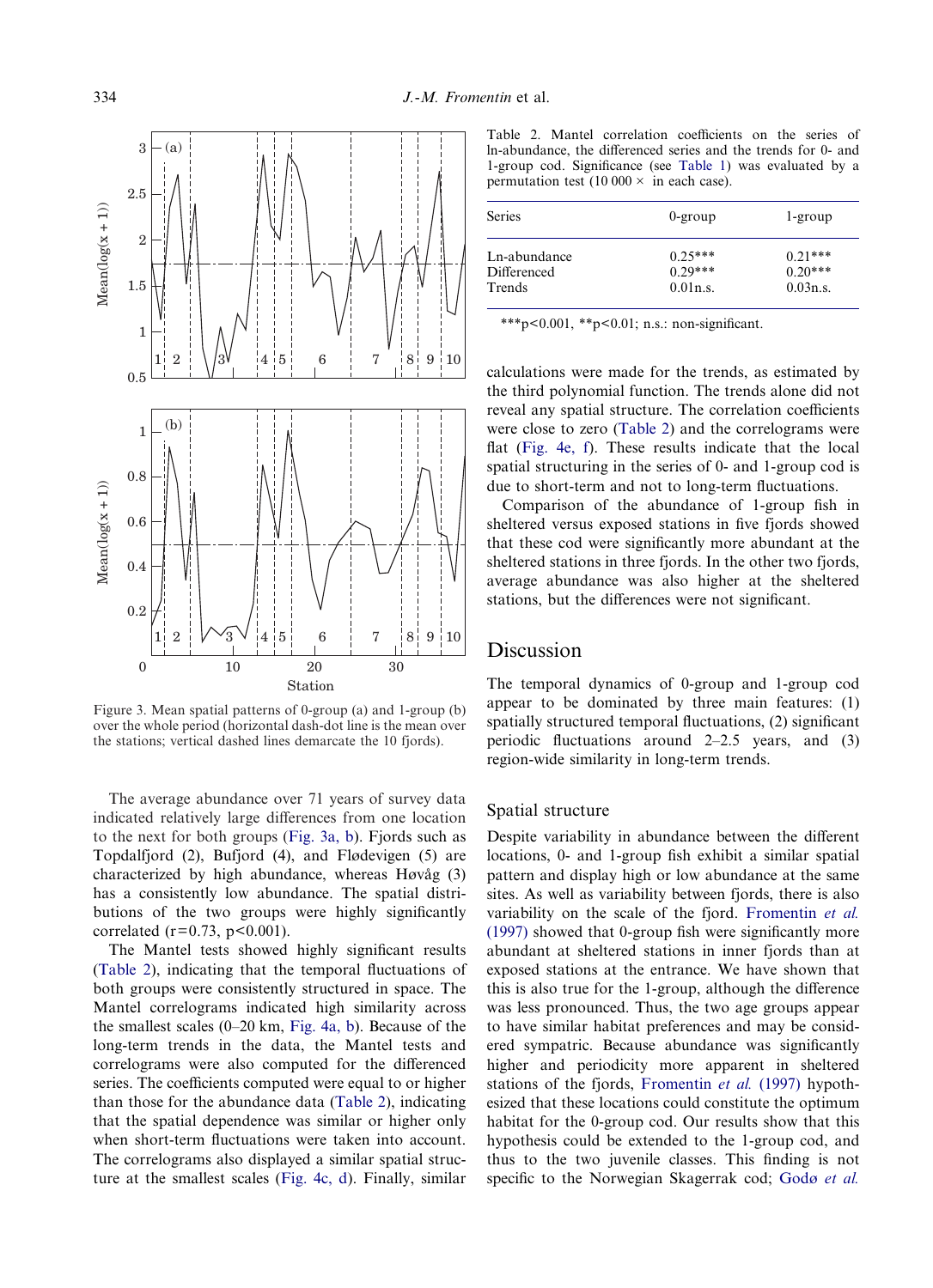<span id="page-5-0"></span>

Figure 4. Mantel correlograms computed for 10 distance classes on the 38 time series of 0- (left panels) and 1-group (right panels) cod: (a, b) ln-abundance series; (c, d) differenced series; (e, f) trends alone.

(1989) reached the same conclusion for cod populations along the western coast of Norway.

Temporal fluctuations of both groups were structured in space (i.e. there is a geographical gradient), and similarities appeared significantly higher across small scales of 0–20 km. This spatial structuring on a local scale was due to the short-term fluctuations (including the periodic fluctuations at 2–2.5 years). By contrast, the long-term fluctuations did not exhibit any spatial structure on the scale of the Norwegian Skagerrak coast. [Fromentin](#page-7-9) *et al.* [\(1997\)](#page-7-9) showed that 0-group cod displayed similar longterm trends in 78% of stations. Therefore, long-term fluctuations may be expected to be spatially structured on scales equal to or larger than the coastline investigated. In summary, short-term and long-term fluctuations display different spatial structures (local versus regional) and may therefore be related to different factors or processes [\(Myers](#page-7-28) *et al.*, 1995).

#### The 2–2.5 years cycle

Using a model-free test based on the generalized additive model, [Bjørnstad](#page-6-2) *et al.* (1999a) have shown that the survival of 0-group fish is density-dependent. These conclusions were in agreement with [Stenseth](#page-7-10) *et al.* [\(1999\),](#page-7-10) who used a parametric model to demonstrate intra-cohort density-dependent mortality (DDM) within the 0-group cod, as well as inter-cohort DDM between the 0- and 1-group cod. A mechanism that might explain DDM is competition for habitat (e.g. [Myers and](#page-7-29) [Cadigan 1993\)](#page-7-29), and our results support this hypothesis. Firstly, fluctuations in both 0- and 1-group cod were spatially structured. Secondly, for both groups habitats could be divided into optimum habitats (the sheltered stations) and suboptimum habitats (the more exposed stations). Because of similar habitat preferences (sympatry), competition for space might occur within the 0-group as well as between the two groups. Specific mechanisms underlying competition for space on the bottom might involve competitive exclusion of smaller fish from the optimum habitat and thus death or emigration of the former to suboptimum habitats [\(Giller,](#page-7-30) [1984;](#page-7-30) [Wootton, 1990\)](#page-8-4). DDM might also result from food limitation on the bottom and/or increased predation risk [\(Wootton, 1990\)](#page-8-4). When the number of 1-group is high, predation (including cannibalism) is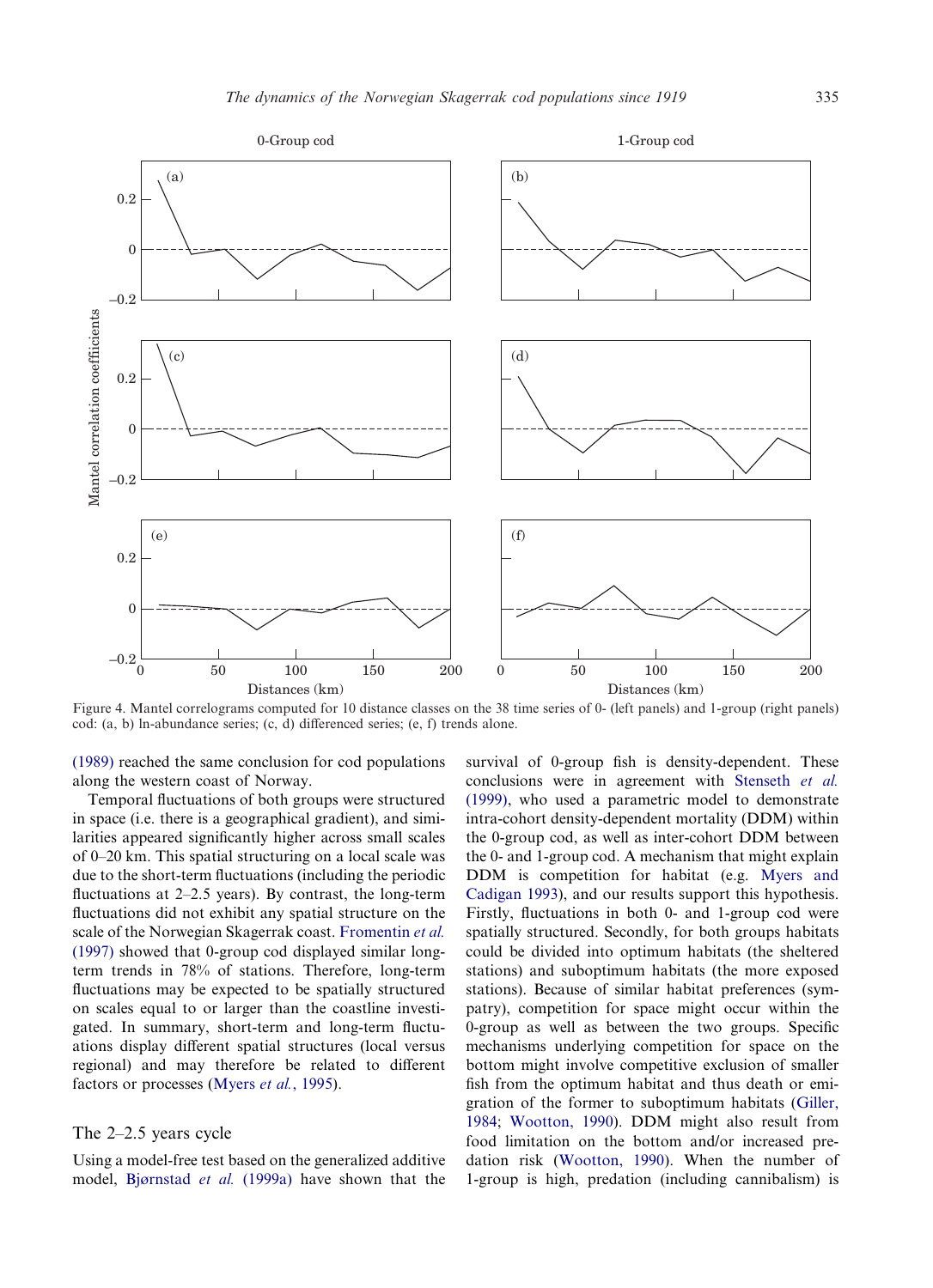probably more pronounced, especially during and just after settlement of the 0-group. Cannibalism among juvenile cod has been shown for the North Sea [\(Hislop,](#page-7-31) [1984\)](#page-7-31) and for southern Norway (Hop *et al.*[, 1992\)](#page-7-32). The smaller variability within the 1-group compared to the 0-group is in agreement with the expected effects, because [Fromentin](#page-7-33) *et al.* (2000) showed that DDM reduces the amplitude of variability occurring during the early larval stages through biotic regulation within the juvenile stages (see also [Myers and Cadigan, 1993\)](#page-7-29).

Periodicity in the fluctuations of an age-structured population may result from interactions within or between cohorts (Caley *et al.*[, 1996\)](#page-6-3). When betweencohort interactions dominate, cycles appear equal to roughly one generation time [\(Gurney and Nisbet, 1985;](#page-7-34) [Knell, 1998\)](#page-7-35). For strong intra-cohort interactions, cycles tend to be longer, i.e. in the order of two generations [\(Gurney and Nisbet, 1985;](#page-7-34) [Nisbet and Onyiah, 1994\)](#page-7-36), although in highly non-linear systems the patterns may get messy [\(Nisbet and Onyiah, 1994;](#page-7-36) [Mertz and Myers,](#page-7-37) [1996\)](#page-7-37). Since 2- and 3-year-old cod constitute 75% of the spawning stock, the observed 2–2.5 years' cycle is roughly equal to one generation time, and could thus result from competition for space and food between 0 and 1-group and/or cannibalism. This is also in agreement with the limited presence of optimum habitats and the spatial structure of the cycles on a local scale, which is commonly related to biotic interactions (see [Menge](#page-7-38) [and Olson, 1990;](#page-7-38) Caley *et al.*[, 1996\)](#page-6-3).

#### Long-term fluctuations

The Mantel correlograms indicated that the trends were related to events taking place on a scale equal to or larger than the coastline studied. [Fromentin](#page-7-26) *et al.* (1998) investigated whether the trends could be linked to large-scale climatic variation, such as the North Atlantic Oscillation (NAO), or to variations in *Calanus finmarchicus* abundance [\(Fromentin and Planque, 1996\)](#page-7-39). Although NAO governed most of the temporal variations in wind and temperature along the Norwegian Skagerrak coast and appeared to be closely related to *C. finmarchicus*, trends and year-to-year fluctuations of cod were manifestly different. In addition, there was no association between extreme NAO events or *C. finmarchicus* and abundance of cod [\(Fromentin](#page-7-26) *et al*., 1998).

Having excluded two hypotheses (i.e. changes in largescale climatic conditions and changes in food availability for larvae), [Fromentin](#page-7-26) *et al.* (1998) hypothesized that long-term fluctuations in cod were partially related to changes in bottom flora coverage. The bottom flora has displayed long-term fluctuations from the 1930s to the 1970s, which are similar to cod [\(Johannessen and Sollie,](#page-7-40) [1994\)](#page-7-40). Whereas the 1-group occasionally migrate into deeper waters, the 0-group is totally confined to shallow waters [\(Danielssen, 1969\)](#page-7-16). This spatial restriction of the

0-group fish might be explained as a result of interactive and selective segregation due to competition between the two groups [\(Wootton, 1990\)](#page-8-4). However, 0-group may also be more dependent on fixed habitat and therefore more sensitive to variations in *Zostera* coverage. This might explain why the long-term fluctuations were more conspicuous for 0-group than for 1-group. [Fromentin](#page-7-26) *et al.* [\(1998\)](#page-7-26) also indicated that eutrophication and the subsequent decline in oxygen concentrations along the Norwegian Skagerrak coastal waters (Aure *et al.*[, 1996;](#page-6-4) [Johannessen and Dahl, 1996\)](#page-7-40) and local overfishing could have played a role in the most recent decline of the Norwegian cod population.

Significant asymmetric competition and cannibalism between cohorts of the Norwegian Skagerrak cod have been confirmed recently by [Bjørnstad](#page-6-5) *et al.* (1999b), who demonstrated that this particular life history trait may induce long-term trends by resonating the recruitment variability. This original result is of great interest, because it shows that biotic processes may generate long-term trends. Separating the part of the long-term trends caused by anthropogenic and environmental factors from the part caused by this intrinsic low-frequency variability remains a major challenge.

## Acknowledgements

The late Rangvald Løversen and Aadne Sollie carried out the sampling resulting in the ''Flødevigen data set''. Thanks are due to a DN-funded project for organizing the data into computer-readable format. Financial support from the MAST-program of the European Union (postdoctoral fellowship to J.-M.F. at the University of Oslo), from the University of Oslo (through the ''Environmental Program'' to N.C.S.), and from the NFR (to N.C.S., O.N.B. and J.G.), made the analyses possible.

## References

- <span id="page-6-4"></span>Aure, J., Danielssen, D., and Sætre, R. 1996. Assessment of eutrophication in Skagerrak coastal waters using oxygen consumption in fjordic basins. ICES Journal of Marine Science, 53: 589–595.
- <span id="page-6-0"></span>Bailey, K. M., and Houde, E. D. 1989. Predation on eggs and larvae of marine fishes and the recruitment problem. Advances in Marine Biology, 26: 1–83.
- <span id="page-6-2"></span>Bjørnstad, O. N., Fromentin, J.-M., Stenseth, N. C., and Gjøsæter, J. 1999a. A new test for density-dependent survival: the case of coastal cod populations. Ecology, 80: 1278–1288.
- <span id="page-6-5"></span>Bjørnstad, O. N., Fromentin, J.-M., Stenseth, N. C., and Gjøsæter, J. 1999b. Cycles and trends in cod populations. Proceedings of the National Academy of Sciences, US, 96: 5066–5071.
- <span id="page-6-1"></span>Brander, K. M. 1994. Patterns of distribution, spawning, and growth in North Atlantic cod: the utility of inter-regional comparisons. ICES Marine Science Symposia, 198: 406–413.
- <span id="page-6-3"></span>Caley, M. J., Carr, M. H., Hixon, M. A., Hughes, T. P., Jones, G. P., and Menge, B. A. 1996. Recruitment and the local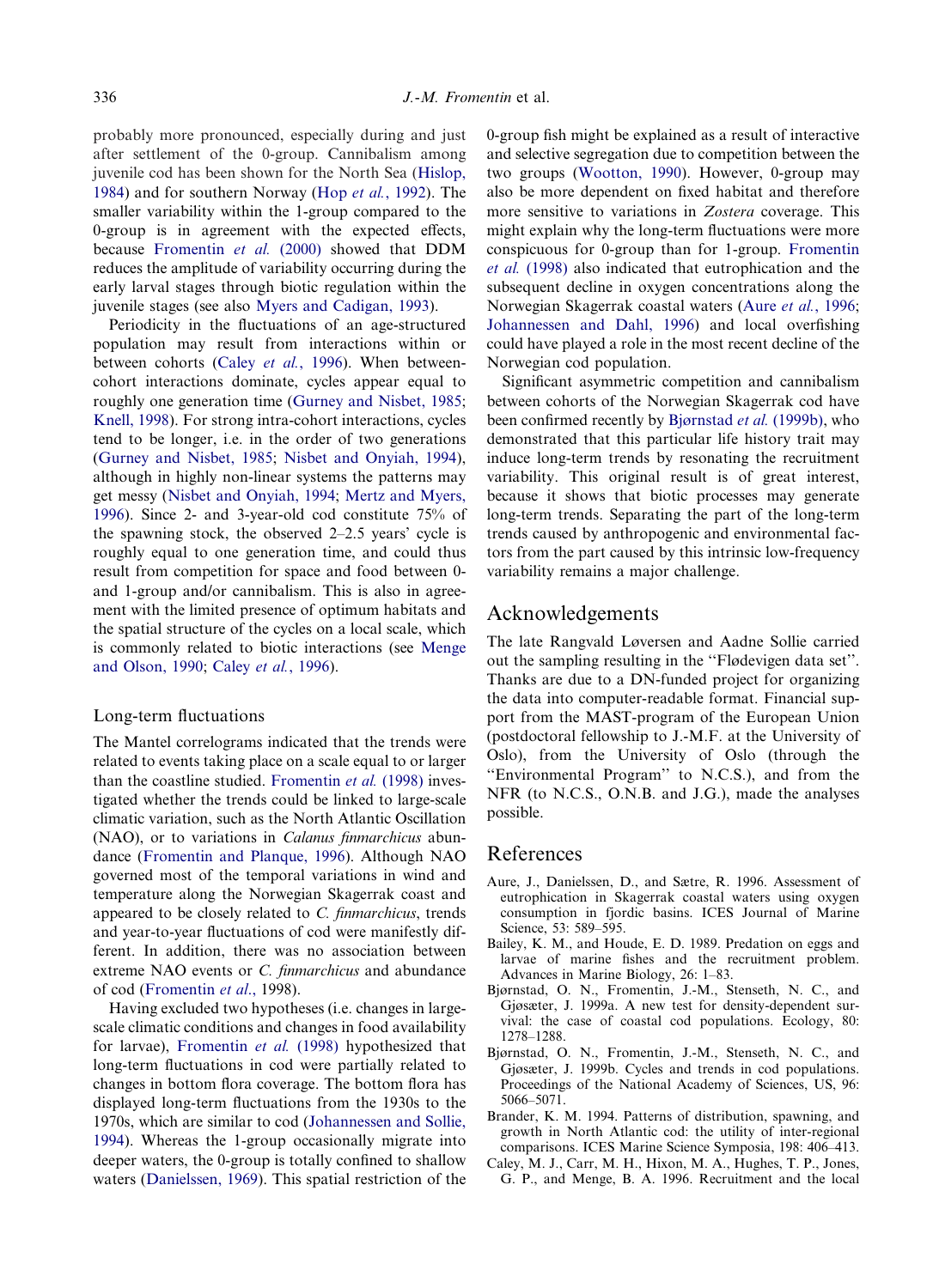dynamics of open marine populations. Annual Review Ecology and Systematic, 27: 477–500.

- <span id="page-7-20"></span>Chatfield, C. 1989. The Analysis of Times Series: an Introduction. Chapman & Hall, London.
- <span id="page-7-2"></span>Cushing, D. H. 1995. Population Production and Regulation in the Sea. Cambridge University Press, Cambridge. 354 pp.
- <span id="page-7-3"></span>Cushing, D. H., and Dickson, R. R. 1976. The biological response in the sea to climatic changes. Advances in Marine Biology, 14: 1–122.
- <span id="page-7-15"></span>Daan, N. 1974. Growth of the North Sea cod *Gadus morhua*. Netherlands Journal of Sea Research, 8: 27–48.
- <span id="page-7-16"></span>Danielssen, D. S. 1969. On the migrations of the cod in the Skagerrak shown by tagging experiments in the period 1954– 1965. Fiskeridirektoratets skrifter Serie Havundersøkelser, 15: 331–338.
- <span id="page-7-17"></span>Danielssen, D. S., and Gjøsæter, J. 1994. Release of 0-group cod (*Gadus morhua* L.) on the southern coast of Norway in the years 1986–1989. Aquaculture and Fisheries Management, 25: 129–142.
- <span id="page-7-13"></span>Dannevig, A. 1933. On the age and growth of cod (*Gadus callarias* L.) from the Norwegian Skagerrak coast. Fiskeridirektoratets skrifter Serie Havundersøkelser, 1: 1–145.
- <span id="page-7-7"></span>Dannevig, A. 1954. The littoral cod on the Norwegian Skagerrak coast. Rapports et Procès-Verbaux des Réunions du Conseil International pour l'Exploration de la Mer, 136: 7–14.
- <span id="page-7-8"></span>Dannevig, A. 1963. Artificial propagation of cod. Fiskeridirektoratets skrifter Serie Havundersøkelser, 13: 73–79.
- <span id="page-7-4"></span>Dickson, R. R., and Brander, K. M. 1993. Effects of a changing windfield on cod stocks of the North Atlantic. Fisheries and Oceanography, 2: 124–153.
- <span id="page-7-12"></span>Fjøsne, K., and Gjøsæter, J. 1996. Dietary composition and the potential of food competition between 0-group cod (*Gadus morhua* L.) and some other fish species in the littoral zone. ICES Journal of Marine Science, 53: 757–770.
- <span id="page-7-33"></span>Fromentin, J.-M., Myers, R. M., Bjørnstad, O. N., Stenseth, N. C., and Gjøsæter, J. 2000. Effects of density-dependent and stochastic processes on the stabilization of cod populations. Ecology (in press).
- <span id="page-7-39"></span>Fromentin, J.-M., and Planque, B. 1996. *Calanus* and environment in the eastern North Atlantic. 2. Role of the North Atlantic Oscillation on *Calanus finmarchicus* and *C. helgolandicus*. Marine Ecology Progress Series, 134: 111–118.
- <span id="page-7-9"></span>Fromentin, J.-M., Stenseth, N. C., Gjøsæter, J., Bjørnstad, O. N., Falk, W., and Johannessen, T. 1997. Spatial patterns of the temporal dynamics of three gadoid species along the Norwegian Skagerrak coast. Marine Ecology Progress Series, 155: 209–222.
- <span id="page-7-26"></span>Fromentin, J.-M., Stenseth, N. C., Gjøsæter, J., Johannessen, T., and Planque, B. 1998. Long-term fluctuations of cod and pollack along the Norwegian Skagerrak coast. Marine Ecology Progress Series, 162: 265–278.
- <span id="page-7-30"></span>Giller, P. S. 1984. Community Structure and the Niche. Chapman and Hall, London.
- <span id="page-7-14"></span>Gjøsæter, J. 1990. Norwegian coastal Skagerrak cod. *In* Report of the ICES Study Group on Cod Stock Fluctuations: 155–170. ICES CM 1990/G: 50.
- <span id="page-7-11"></span>Gjøsæter, J., and Danielssen, D. S. 1990. Recruitment of cod, *Gadus morhua* L., whiting, *Merlangus merlangus*, and pollack, *Pollachius pollachius*, in the Risør area on the Norwegian Skagerrak coast 1946–1985. Flødevigen Rapportserie, 1: 11–31.
- <span id="page-7-27"></span>Godø, O. R., Gjøsæter, J., Sunnanå, K., and Dragesund, O. 1989. Spatial distribution of 0-group gadoids off mid-Norway. Rapports et Procès-Verbaux des Réunions du Conseil International pour l'Exploration de la Mer, 191: 273–280.
- <span id="page-7-34"></span>Gurney, W. S. C., and Nisbet, R. M. 1985. Fluctuation periodicity, generation separation, and the expression of

Larval competition. Theoretical Population Biology, 28: 150–180.

- <span id="page-7-31"></span>Hislop, J. R. G. 1984. A comparison of the reproductive tactics and strategies of cod, haddock, whiting and Norway pout in the North sea. *In* Fish Reproduction: Strategies and Tactics, pp. 311–329. Ed. by G. W. Potts, and R. J. Wootton. Academic Press, London.
- <span id="page-7-0"></span>Hjort, J. 1914. Fluctuations in the great fisheries of northern Europe. Viewed in the light of biological research. Rapports et Procès-Verbaux des Réunions du Conseil International pour l'Exploration de la Mer, 20: 1–228.
- <span id="page-7-32"></span>Hop, H., Gjøsæter, J., and Danielssen, D. S. 1992. Seasonal feeding ecology of Atlantic cod (*Gadus morhua* L.) on the Norwegian Skagerrak coast. ICES Journal of Marine Science, 49: 453–461.
- <span id="page-7-40"></span>Johannessen, T., and Sollie, A. 1994. Overvåking av gruntvannsfauna på Skagerrakkysten. Fisken og Havet, 10: 91 pp. (in Norwegian).
- <span id="page-7-18"></span>Johannessen, T., and Dahl, E. 1996. Declines in oxygen concentrations along the Norwegian Skagerrak coast, 1927– 1993: a signal of ecosystem due to eutrophication? Limnology and Oceanography, 41: 766–778.
- <span id="page-7-35"></span>Knell, R. J. 1998. Generation cycles. Trends in Ecology and Evolution, 13: 186–190.
- <span id="page-7-25"></span>Legendre, P., and Fortin, M. J. 1989. Spatial pattern and ecological analysis. Vegetatio, 80: 107–138.
- <span id="page-7-22"></span>Mantel, N. 1967. The detection of disease clustering and a generalized regression approach. Cancer Research, 27: 209–220.
- <span id="page-7-1"></span>May, R. C. 1974. Larval mortality in marine fishes and the critical period concept. *In* The Early Life History of Fish, pp. 3–19. Ed. by J. H. S. Blaxter. Springler-Verlag, New York.
- <span id="page-7-38"></span>Menge, B. A., and Olson, A. M. 1990. Role of scale and environmental factors in regulation of community structure. Trends in Ecology and Evolution, 5: 52–57.
- <span id="page-7-37"></span>Mertz, G., and Myers, R. A. 1996. An augmented Clark model for stability of populations. Mathematical Biosciences, 131: 157–171.
- <span id="page-7-29"></span>Myers, R. A., and Cadigan, N. G. 1993. Density-dependence juvenile mortality in marine demersal fish. Canadian Journal of Fisheries and Aquatic Sciences, 50: 1576–1590.
- <span id="page-7-28"></span>Myers, R. A., Mertz, G., and Barrowman, N. J. 1995. Spatial scales of variability in cod recruitment in the North Atlantic. Canadian Journal of Fisheries and Aquatic Sciences, 52: 1849–1862.
- <span id="page-7-6"></span>Myers, R. A., Hutchings, J. A., and Barrowman, N. J. 1996. Hypotheses for the decline of the cod in the North Atlantic. Marine Ecology Progress Series, 138: 293–308.
- <span id="page-7-36"></span>Nisbet, R. M., and Onyiah, L. C. 1994. Population dynamic consequences of competition within and between age classes. Journal of Mathematical Biology, 32: 329–344.
- <span id="page-7-5"></span>Ottersen, G., and Sundby, S. 1995. Effects of temperature, wind and spawning stock biomass on recruitment of Arcto-Norwegian cod. Fisheries and Oceanography, 4: 278–292.
- <span id="page-7-21"></span>Priestley, M. B. 1981. Spectral Analysis and Time Series. Academic Press, London.
- <span id="page-7-19"></span>Sen, A., and Srivastava, M. 1990. Regression Analysis: Theory, Methods and Applications. Springer-Verlag, New York. 347 pp.
- <span id="page-7-23"></span>Smouse, P. E., Long, J. C., and Sokal, R. R. 1986. Multiple regression and correlation extensions of Mantel test of matrix correspondence. Systematic and Zoology, 35: 627–632.
- <span id="page-7-24"></span>Sokal, R. R. 1986. Spatial data analysis and historical processes. *In* Data Analysis and Informatics, pp. 29–43. Ed. by E. Diday *et al*. North Holland, Amsterdam.
- <span id="page-7-10"></span>Stenseth, N. C., Bjørnstad, O. N., Falck, W., Fromentin, J.-M., Gjøsæter, J., and Gray, J. 1999. Dynamics of coastal cod populations: intra-and inter-cohort density dependence and stochastic processes. Proceedings of the Royal Society, London, Series B, 266: 1645–1654.